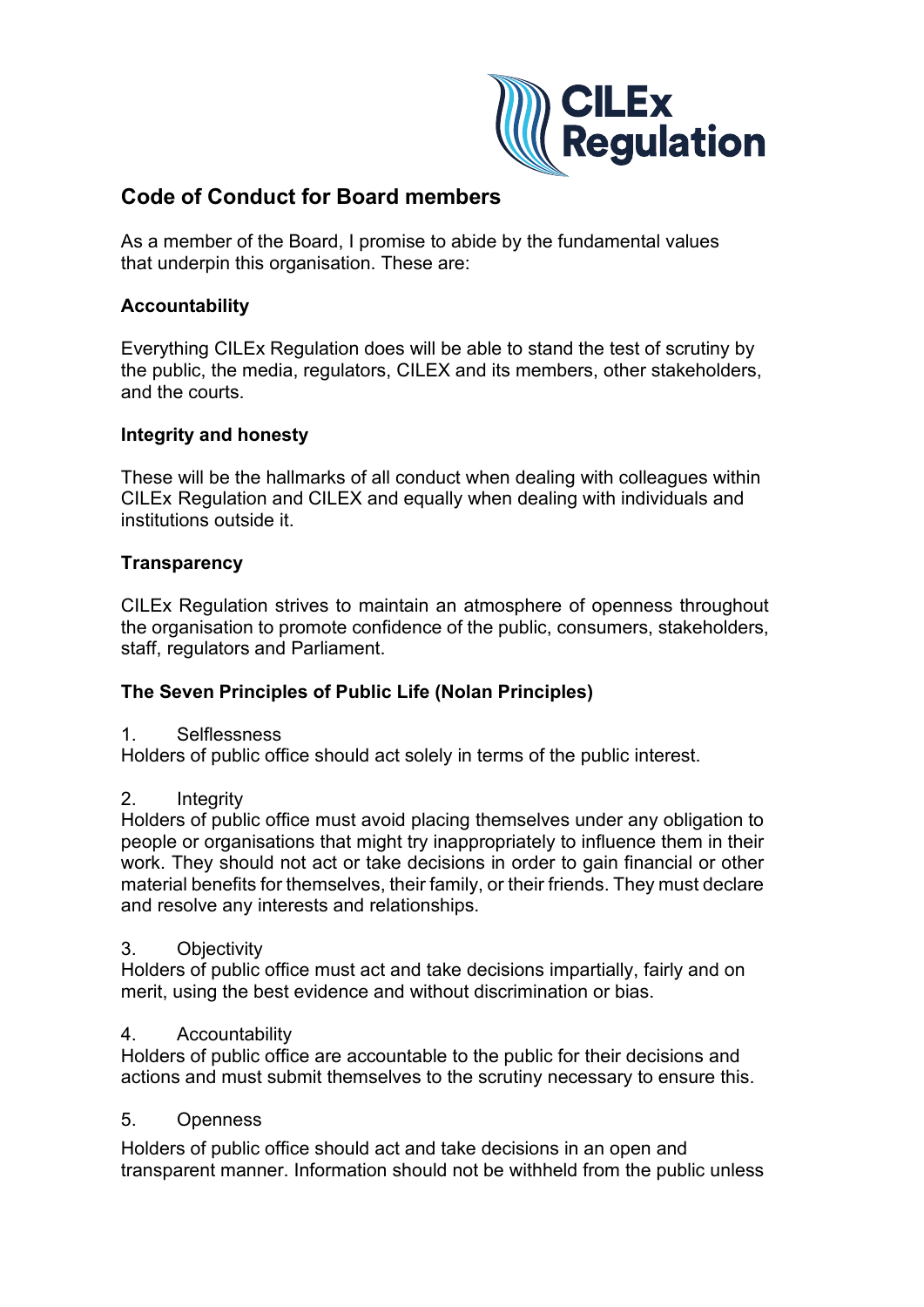

there are clear and lawful reasons for so doing.

#### 6. Honesty

Holders of public office should be truthful.

### 7. Leadership

Holders of public office should exhibit these principles in their own behaviour and treat others with respect. They should actively promote and robustly support the principles and challenge poor behaviour wherever it occurs.

Additionally, I agree to the following:

# **Law, mission, policies**

- I will endeavour not to break the law or company regulations in any aspect of my role as a Board member.
- I will support any mission developed by the Board and consider myself its guardian.
- I will abide by organisational policies.

# **Handling conflicts of interest**

- I will always strive to act in good faith and in the best interests of the organisation.
- I will complete an annual return for the organisation's register of interests and ensure that it is kept up to date if there are any changes in year. Where I have an interest where it is reasonably likely during my tenure that a conflict could arise, I will provide a fuller explanation of the interest, to assist with managing the potential conflict.
- I will declare any conflict of interest, or any circumstance that might be viewedby others as a conflict of interest, as soon as it arises.
- I will follow the guidance on conflicts of interest contained within Standing Orders.
- I will inform the Chair, as soon as is practicable, if I am considering or actively seeking other work or roles which may be perceived either as having a potential conflict of interest, or as in competition with CILEx Regulation, and will submit to his/her judgement on what action will be appropriate. If necessary, the Chair will keep such conversations confidential.
- Where I have a direct pecuniary interest, either particular to me, or where a member of my family may have a direct pecuniary interest, I will declare it at the start of the meeting, or as soon as I realise there may be a conflict and willsubmit to the judgement of the Chair and the Board on whether I take part in the discussion and decision.
- Where I have a non-pecuniary interest, either particular to me, or to a member of my family, and participation in the discussion and determination of a matter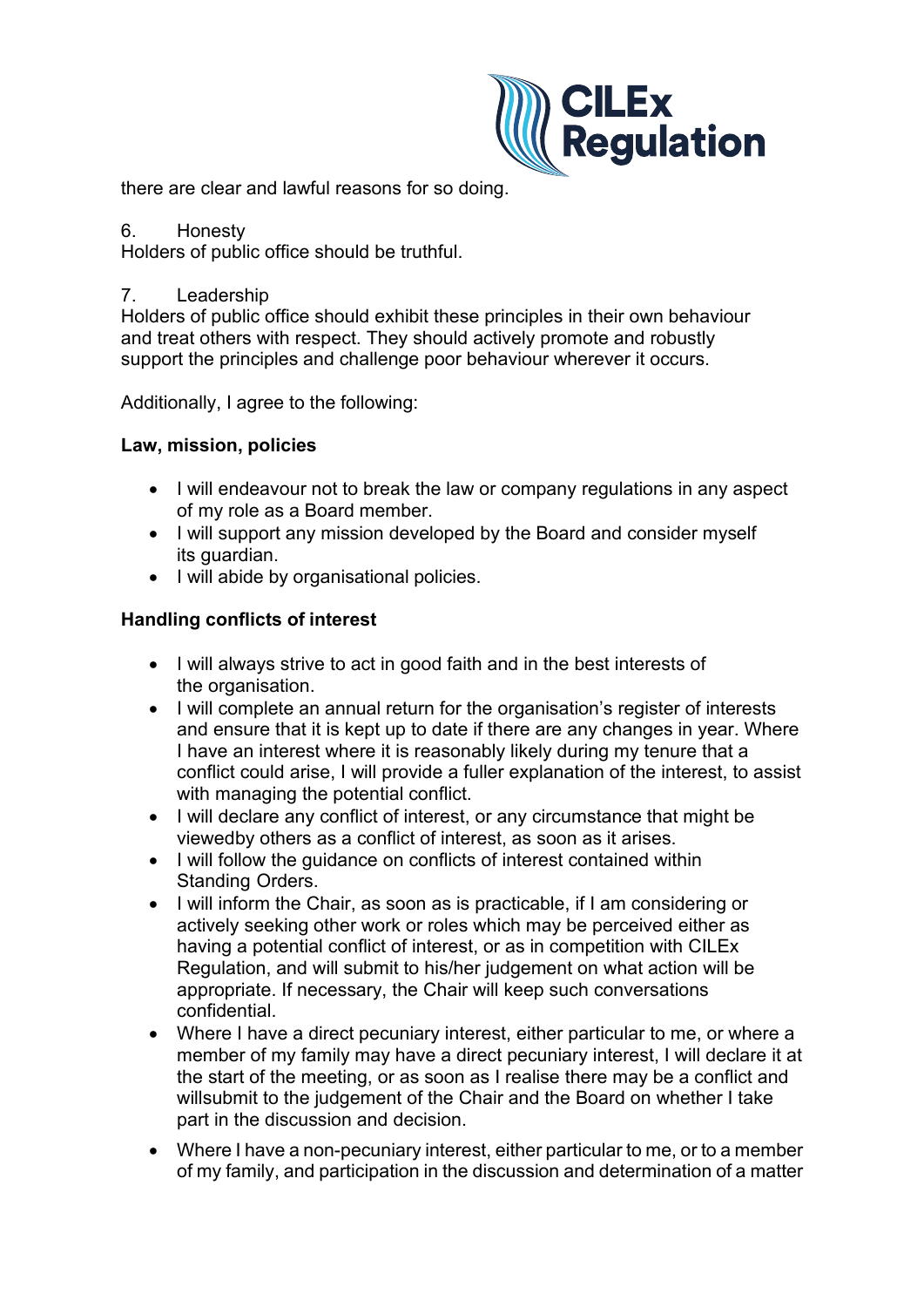

would be, or could be perceived as, a real danger of bias, I will declare the interest at the start of the meeting and will submit to the judgement of the Chair and the Board on whether I take part in the discussion and decision.

#### **Person to person**

- I will endeavour not to break the law, or company regulations or act in disregard of organisational policies in my relationships with fellow Board members, staff, stakeholders, members, service recipients, contractors or anyone I come into contact within my role.
- I will strive to ensure that my conduct in my professional and private life does not impact adversely on my role as a Board member
- I will inform the Chair of any change in my personal circumstances which may impact on my eligibility for Board membership, including my becoming bankrupt, subject to a police investigation, convicted of a criminal offence or being disqualified from being a company director.
- I will strive to establish respectful, collegial and courteous relationships with allI come into contact within my role.

# **Protecting the organisation's reputation**

- When communicating as a private citizen I will strive to uphold the reputation of the organisation and those who work in it.
- I will not speak as a Board member of this organisation to the media or in public forum without the prior knowledge and approval of the Chair or ChiefExecutive.
- When I am speaking as a Board member of this organisation, my comments will reflect current organisational policy even when these do not agree with mypersonal views.
- I will respect organisational, board and individual confidentiality.
- I will take an active interest in the organisation's public image, noting news articles, books, television programmes and the like about the organisation,about similar organisations or about important issues for the organisation.

### **Protecting the organisation's resources**

- I will promote the effective and efficient use of CILEx Regulation resources, maximising value for money within available resources.
- I will use organisational resources responsibly, when authorised, in accordance with procedure.

### **Personal gain**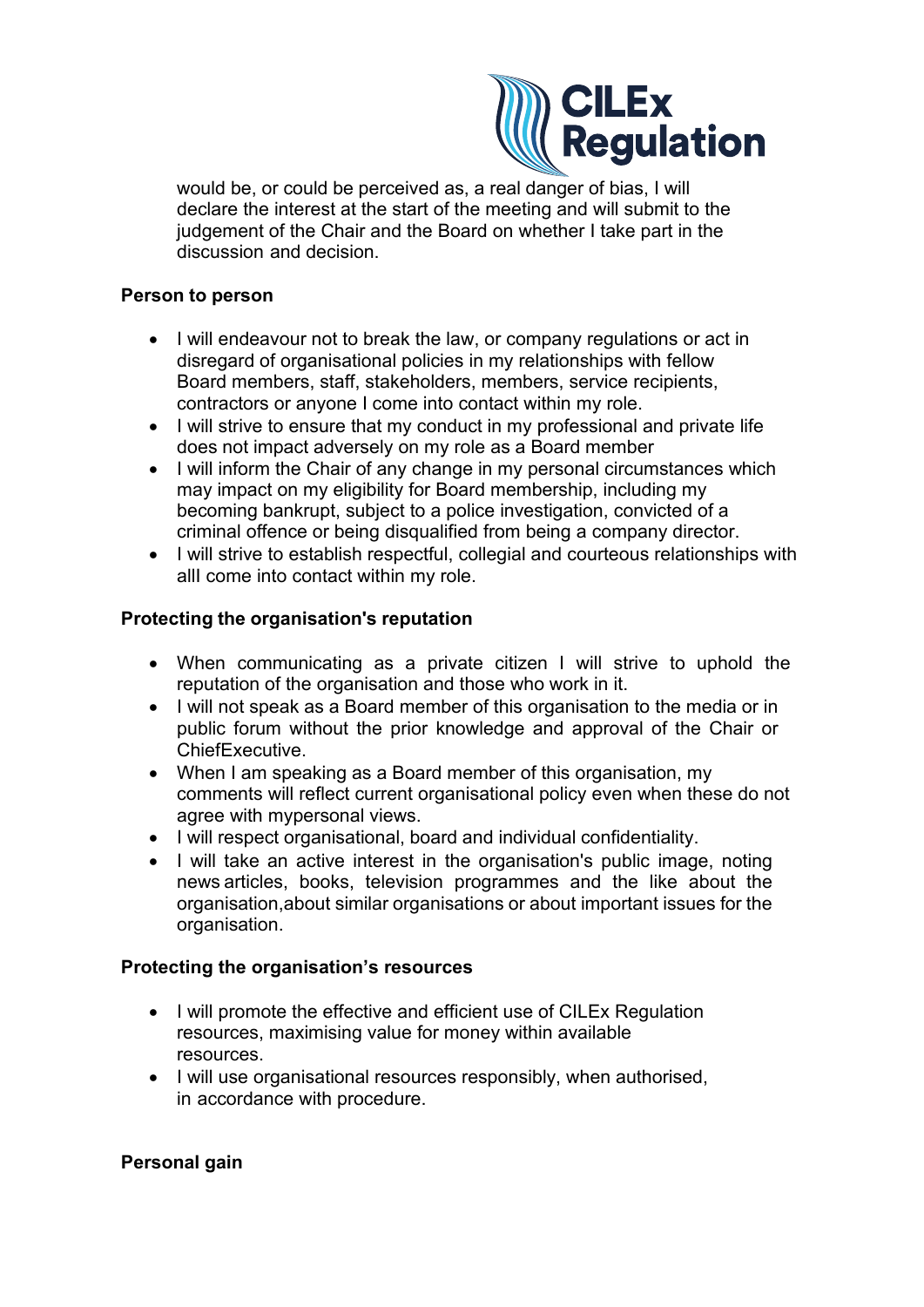

- I will not personally gain materially or financially from my role save for remuneration I receive as a Board member, nor will I permit others to do so asa result of my actions or negligence.
- I will document expenses and seek reimbursement according to procedure.
- I will not accept any gifts or hospitality which might, or might reasonably appear to, compromise my personal judgement or integrity or place me under an improper obligation and will at all times comply with the standing orders in this regard.

# **In the boardroom**

- I will strive to embody the principles of leadership in all my actions and live up to the trust placed in me by CILEx Regulation.
- I will abide by board governance procedures and practices.
- I will strive to attend all board meetings, giving apologies ahead of time to theChair, if unable to attend.
- I agree to attend a minimum of 75% of Board meetings (including teleconferences) each year and accept that failure to reach this level maymean that I am asked to leave the Board.
- I will study the agenda, board papers and other information sent to me in good time prior to the meeting and be prepared to debate and vote on agenda items during the meeting.
- I will honour the authority of the Chair and respect his/her role as meeting leader.
- I will engage in debate and voting in meetings according to procedure, maintaining a respectful attitude toward the opinions of others while making my voice heard.
- I will accept a majority board vote on an issue as decisive and final.
- I will maintain confidentiality about what goes on in the boardroom unlessauthorised by the Chair or Board to speak of it.
- I accept collective responsibility for Board decisions, including representing these decisions in contact with stakeholders and other bodies, even where I do not personally agree with them. If I am unable to support Board decisions in this way, then I will resign from the Board.

# **Enhancing governance**

- I will participate in induction, appraisal, training and development activities.
- I will continually seek ways to improve Board governance practice.
- I will support the Chair in his/her efforts to improve his/her leadership skills.
- I will support the CEO in his/her executive role and, with my fellow Board members, be involved in appraisal and appointment processes including seeking development opportunities for him/her.

# **Equality, diversity and inclusion**